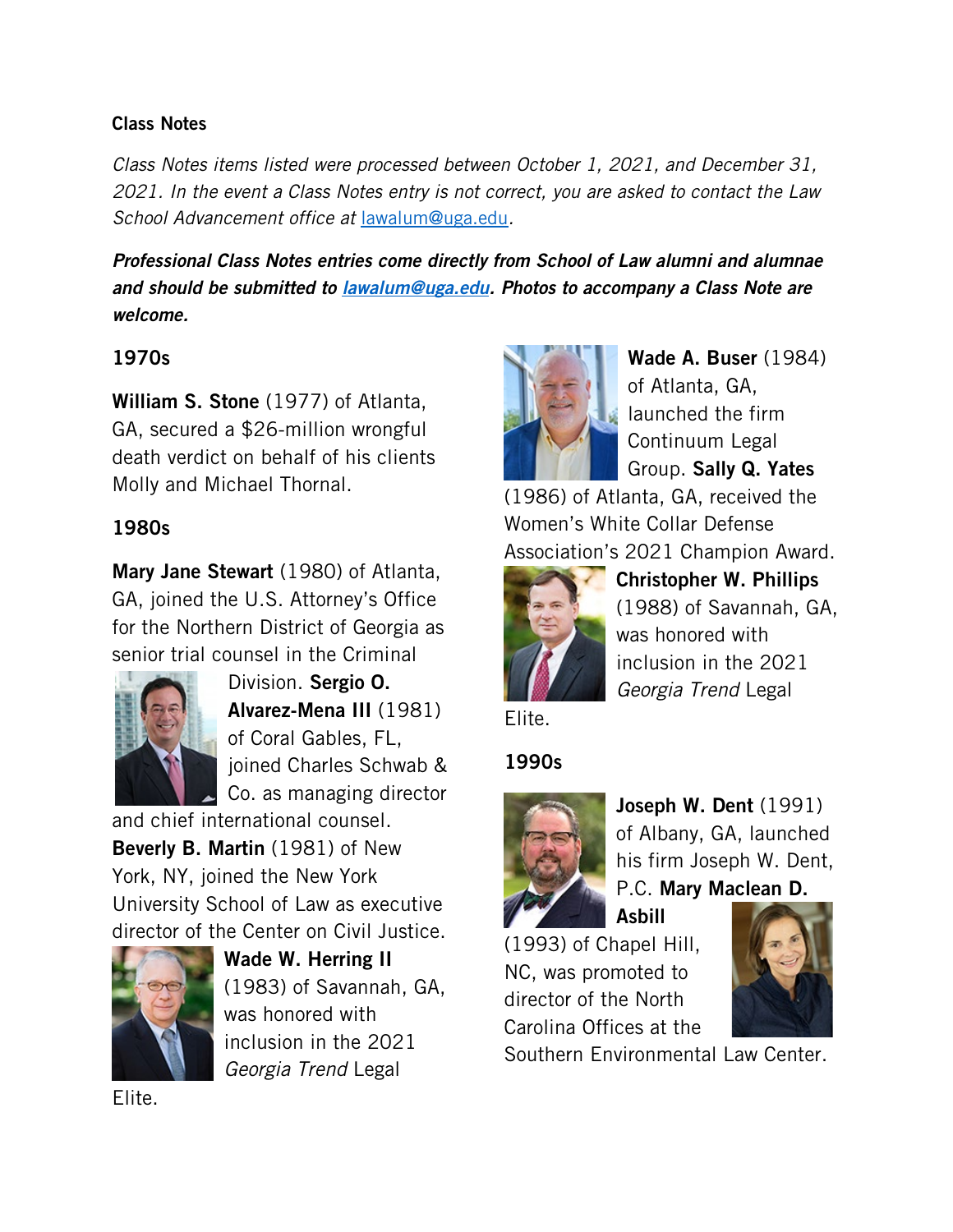

Barbara M. Seymour (1993) of Columbia, SC, authored a book titled *Trust Accounting for South Carolina Lawyers:* 

*An Annotated Practice Manual*  published by the South Carolina Bar. Seymour is with Clawson and Staubes and concentrates her practice in professional responsibility law.



Thomas S. Cullen (1994) of Savannah, GA, was honored with inclusion in the 2021 *Georgia Trend* Legal Elite. Frank S. Macgill (1994) of Savannah, GA, was honored with inclusion in the 2021 *Georgia Trend* Legal

Elite. Darren W. Penn (1994) of Atlanta, GA, secured an undisclosed settlement against the Darlington



School. J. Benedict "Ben" Hartman (1996) of Savannah, GA, was honored with inclusion in the 2021 *Georgia* 

*Trend* Legal Elite. Jason B. Green (1999) of Atlanta, GA, secured a \$1.2-million verdict of behalf of his client Terrence Holt.

## 2000–2009

Julie M. Wade (2000) of Savannah, GA, was named to the University of

Georgia Alumni Association's 2022 Bulldog 100\* for her work at Park Place Outreach Youth Emergency



Services. Arman M. Deganian (2003) of Atlanta, GA, was named to the University of Georgia Alumni Association's 2022

Bulldog  $100*$  for his work at Litner + Deganian. Alan J. Hamilton (2004) of Atlanta, GA, secured a \$30-million wrongful death settlement in regard to a fatal tractor-trailer wreck. **Ronald** E. Mabra Jr. (2004) of Atlanta, GA, secured a \$1.4-million verdict on behalf of his client Linda Watts.



Benjamin R. Makin (2004) of Athens, GA, was appointed chief magistrate judge of the Athens-Clarke County

Magistrate Court. Jeffrey P. Shiver (2004) of St. Simons Island, GA, secured a \$30-million wrongful death settlement in regard to a fatal tractor-



trailer wreck. Megan Kreitner Ouzts (2005) of Atlanta, Georgia was named to the University of Georgia Alumni Association's 2022

Bulldog 100\* for the business she co-owns, The Spotted Trotter, a USDA certified boutique charcuterie and butcher shop in Atlanta, Georgia.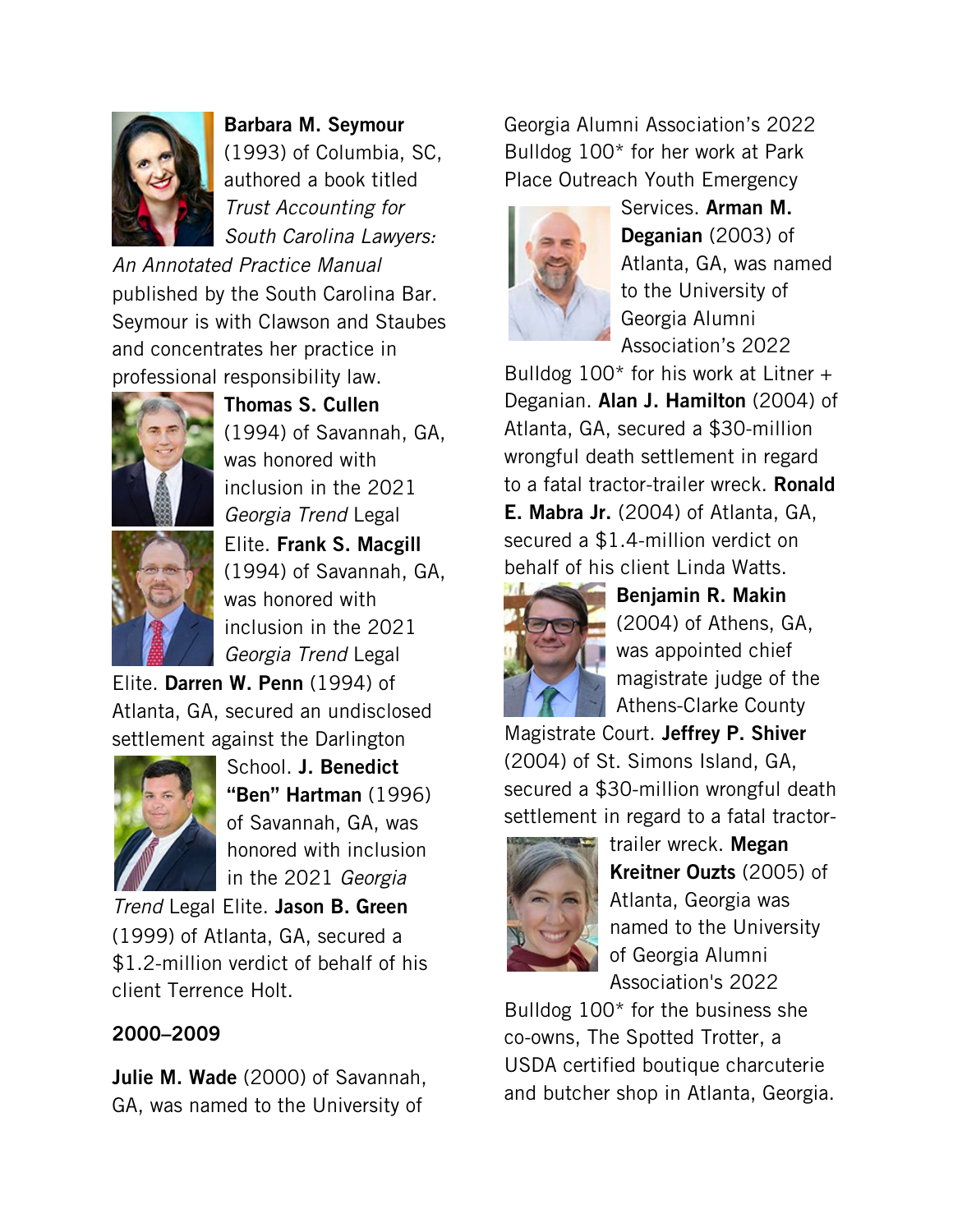The business was previously on the list in 2015, 2016 and 2017. In addition to owning the business with her husband, Megan is senior legal counsel for Waste Management in its Labor and Employment Legal Department. Michael A. Caplan (2006) of Atlanta, GA, was named to the University of Georgia Alumni Association's 2022 Bulldog 100\* for his work at Caplan Cobb and secured a \$67-million class action settlement against Global Tel Link Corporation. Sean M. Ditzel (2006) of Marietta, GA, was named to the University of Georgia Alumni Association's 2022 Bulldog 100\* for his work at Abernathy Ditzel Hendrick Bryce. Andrew S. Johnson (2006) of Hinesville, GA, secured a \$30-million wrongful death settlement in regard to a fatal tractor-trailer wreck. James E. Radford (2006) of Decatur, GA, secured a \$67-million class action settlement against Global Tel Link Corporation. James E. "Jeb" Butler III (2008) of Atlanta, GA, secured a \$1.25-million wrongful death settement in a pedestrian accident case and in a separate action secured a \$4-million settlement against Paradise Rental Boats. Cameron D. Hawkins (2008) of Atlanta, GA, was named to the University of Georgia Alumni Association's 2022 Bulldog 100\* for his work at Edwards &

Hawkins. Naveen Ramachandrappa (2008) of Atlanta, GA, secured a \$4 million settlement against Paradise



Rental Boats. George R. Reinhardt III (2009) of Atlanta, GA, was elected partner at Morris Manning & Martin.

2010–2020

Norman L. Barnett (2010) of Atlanta, GA, joined the U.S. Attorney's Office for the Northern District of Georgia as an assistant U.S. attorney in the Criminal Division. Russell J. Edwards (2010) of Athens, GA, was named to the University of Georgia Alumni Association's 2022 Bulldog 100\* for



his work at Agora Vintage. David F. Ellison (2010) of Athens, GA, joined Fortson Bentley & Griffin.

Gary D.

Knopf (2010) of Atlanta, GA, launched the firm Continuum Legal Group. Stephanie M. Ruiter



(2010) of New York, NY, was promoted to senior director at Laternal Link. M. Gino Brogdon Jr. (2011) of Atlanta, GA, was named to the University of Georgia Alumni Association's 2022 Bulldog 100\* for his work at The Brogdon Firm. Christopher B. Newbern (2011) of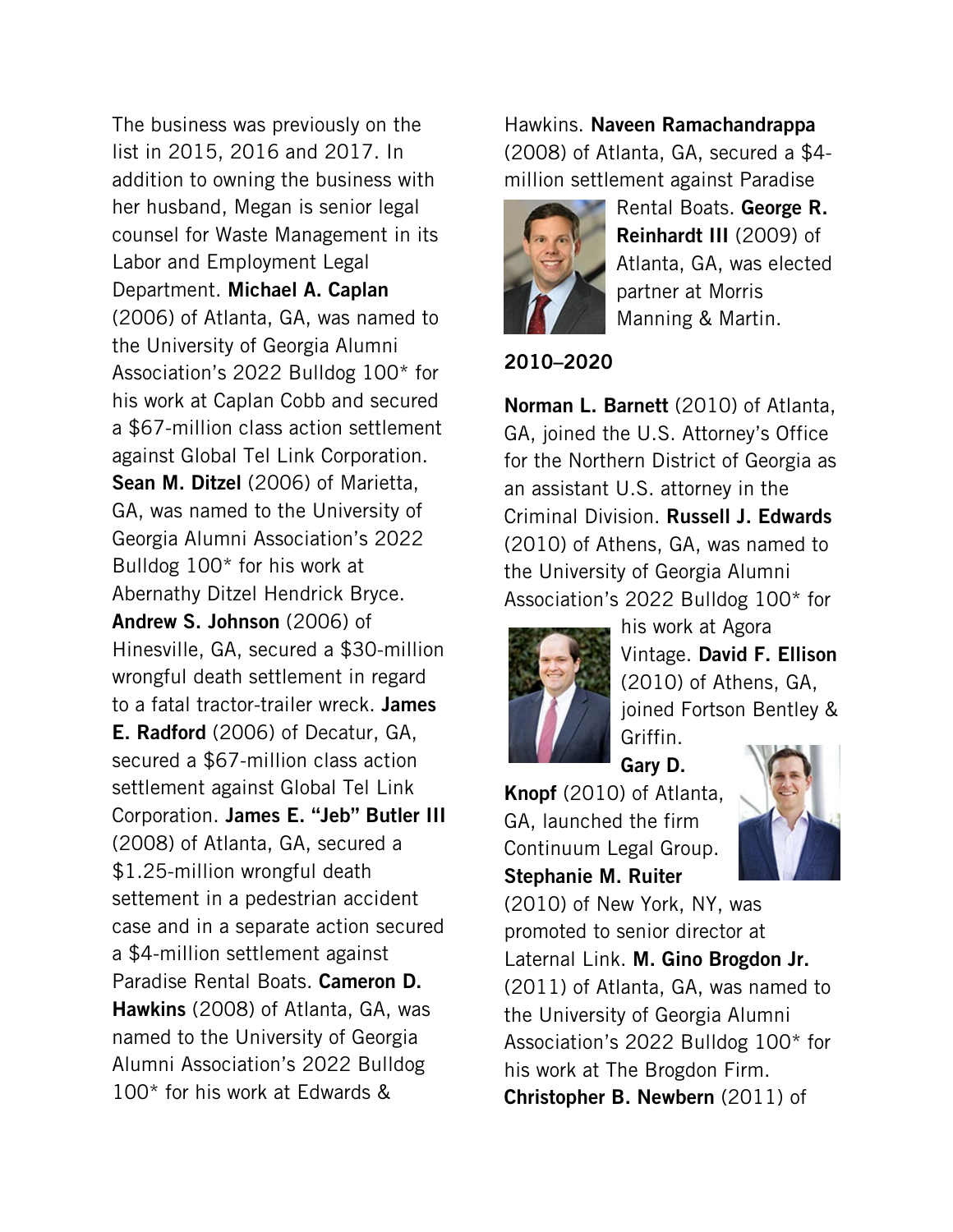Atlanta, GA, secured a \$1.4-million verdict on behalf of his client Linda Watts. Benjamin J. Osorio (2011) of Fairfax, VA, was named to the University of Georgia Alumni Association's 2022 Bulldog 100\* for his work at Murray Osorio. Michael T. Rafi (2011) of Atlanta, GA, secured a \$3-million wrongful death settlement on behalf of a murder victim's minor



child. Michael T. Henson (2012) of Atlanta, GA, was elected partner at Morris Manning & Martin. Rebekah D.

McCorvey (2012) of Atlanta, GA, was elected to partner at Nelson Mullins





Daniel J. Noice (2012) of Atlanta, GA, was elected partner at Morris Manning & Martin. Alexander M. Scharyj (2012) of Atlanta, GA, was elected partner at Morris Manning & Martin. Frederick W. "Fritz" Vaughan (2012)

Riley & Scarborough.

of Winston-Salem, NC, joined Kilpatrick Townsend as senior government relations advisor of the



North Carolina Government Relations Team. Keri M. Martin (2014) of Savannah, GA, joined Hall Gilligan

Roberts & Shanlever as an associate.



Christopher D. Troutman (2014) of Atlanta, GA, joined Alston & Bird as a senior associate. Gordon G. Van Remmen (2015)

of Atlanta, GA, secured a \$1-million settlement in a sexual harassment case against the City of Jesup et al.



Gerald T. Chichester (2016) of Atlanta, GA, joined Fox Rothschild as an associate. Thomas A. Giannotti (2017) of

Atlanta, GA, secured a \$1.25-million wrongful death settement in a pedestrian accident case. Christopher D. Stokes (2017) of Atlanta, GA, secured a \$3-million wrongful death settlement on behalf of a murder



victim's minor child. Gary J. McGinty (2019) of Savannah, GA, joined Bouhan Falligant as an associate. Erin M.

Munger (2019) of Atlanta, GA, joined King & Spalding as an associate. Addison

Smith





(2020) of Atlanta, GA, joined McGuireWoods as an associate.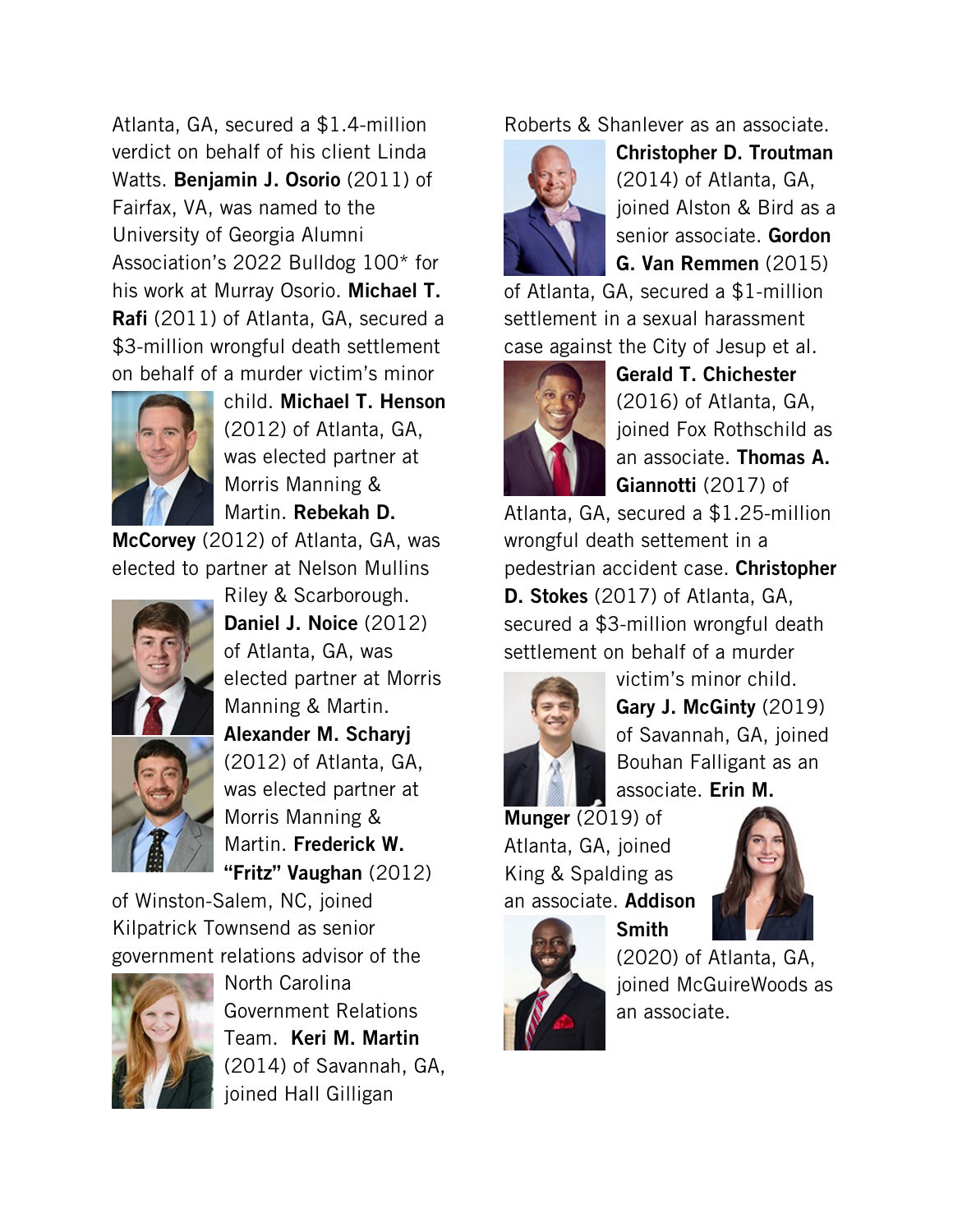## 2021



Abbey V. Duhé (2021) of Athens, GA, joined Fortson Bentley & Griffin. Julia Weaver Ritch

(2021) of Savannah, GA, joined Bouhan Falligant as an

associate.





R. Ross Smith Jr. (2021) of Houston, TX, joined Bissinger Oshman Williams & Strasburger as an associate.

*\*The Bulldog 100 list celebrates the top 100 fastest growing organizations owned or operated by UGA alumni and alumnae.*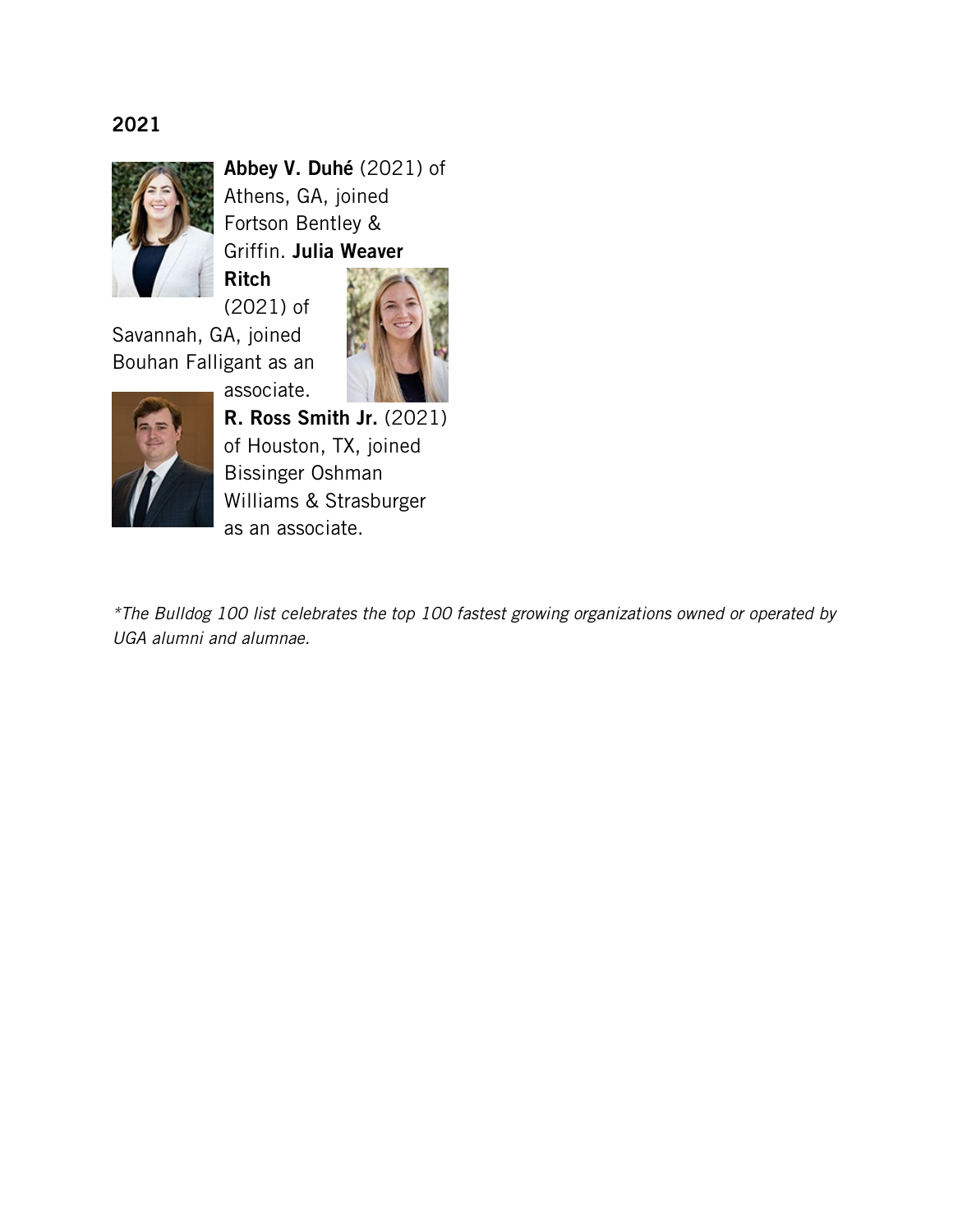*In Memoriam The School of Law expresses sympathy to the family and friends of the following law school graduates:*

**Barschall Andrews II** (1962) Columbus, GA October 22, 2021

**Hudson E. Ayers** (1962) Lake City, FL December 3, 2021

**William Kent Campbell Sr.** (1969) Covington, GA November 30, 2021

**Austin E. Catts Sr.** (1971) St. Simons Island, GA October 13, 2021

**John Michael Coleman** (1980) Athens, GA December 10, 2021

**Neal L. Conner Jr.** (1968) Waycross, GA December 17, 2021

**James B. Gordon** (1964) Marietta, GA October 18, 2021

**Laura M. Jack** (1983) Athens, GA November 10, 2021

**Troy J. Johnson** (1953) Roswell, GA November 1, 2021

**William W. "Bill" Lavigno III** (1972) Lilburn, GA November 12, 2021

**Alice E. Lawwill** (1957) Sunset, SC November 4, 2021

**Levis A. "Buster" McConnell Jr.** (1969) Warner Robins, GA November 15, 2021

**Alfred Montague "Mont" Miller** (1963) Evans, GA November 13, 2021

**Leo L. Phillips Jr.** (1970) Cochran, GA November 28, 2021

**Brian N. Rendich** (2013) Tallahassee, FL October 8, 2021